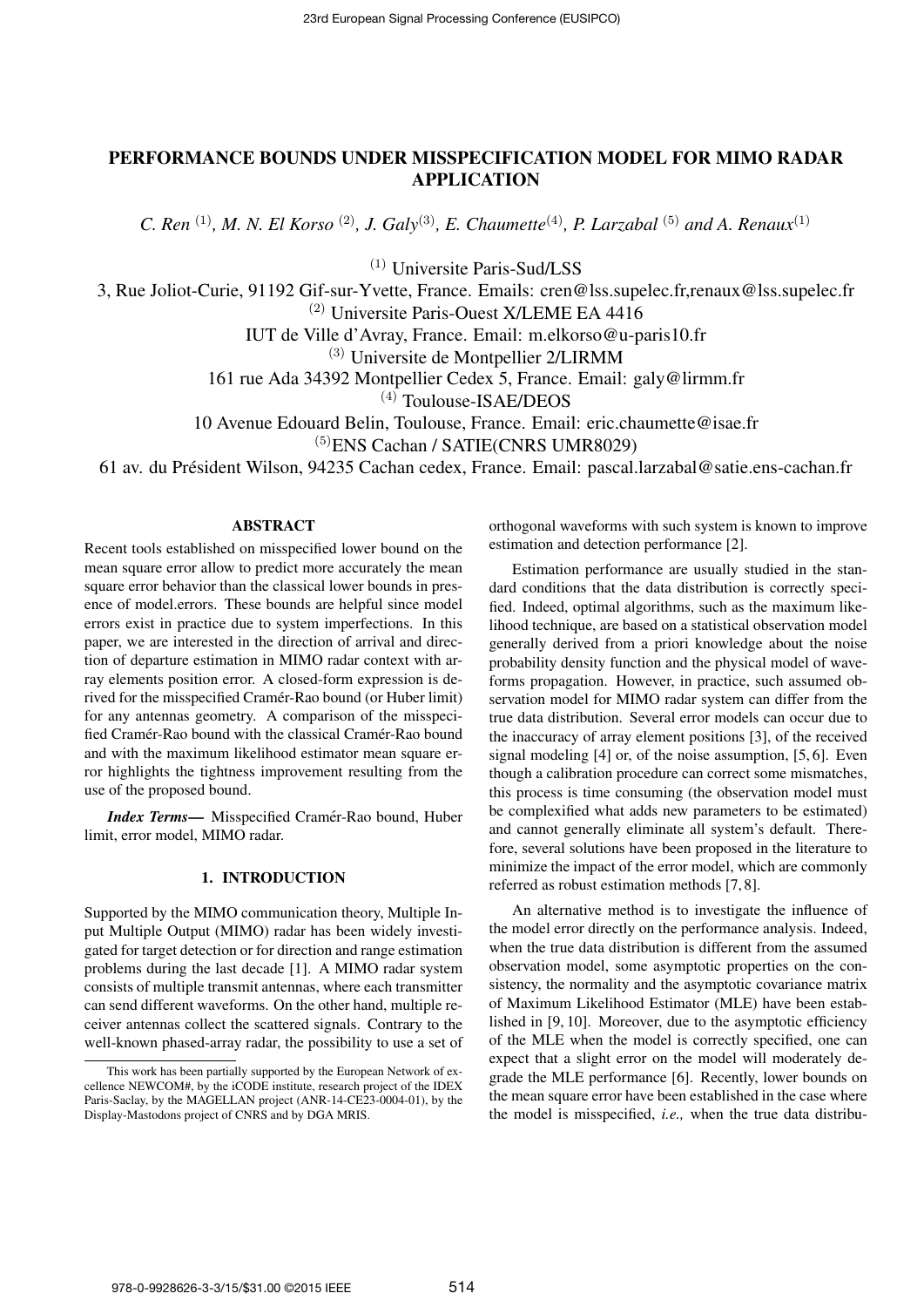tion differs from the assumed observation model [11]. These bounds, called "misspecified lower bounds", are asymptotically achievable (under mild conditions) by the Mean Square Error (MSE) of the MLE and are applicable for a class of estimators including the MLE.

The aim of this paper is to study the impact of a modeling error of the array element positions on the MLE's MSE behavior and to provide a closed-form expression of the Mismatched Cramer-Rao Bound (MCRB) under misspecification ´ model in a MIMO radar context. Unlike the work proposed in [3] in which the steering vector is assumed to be perturbed by a random vector with known probability density function (pdf), we consider here a more realistic situation where the MLE is based on an idealistic observation model (with no error) but the data used to perform estimation are driven by another pdf. Such methodology has been recently successfully applied in the context of array processing [11] and scattering matrix estimation in radar processing [6].

### 2. PROBLEM SETUP

Let us consider a MIMO radar system with widely separated arrays. Let *M* denotes the number of transmit antennas and *N* the number of receive antennas. The transmit antennas send *M* orthogonal coded signals which are collected at the receive antennas after scattering on a single target. We assume that the target velocity can be neglected during the observation process (slow moving target). Then, the received data after a matched filtering process are modelled by [12]

$$
\mathbf{y} = \sqrt{K} \beta \mathbf{a} \left( \varphi_D \right) \otimes \mathbf{b} \left( \varphi_A \right) + \mathbf{n}, \tag{1}
$$

where  $y \in \mathbb{C}^{MN}$ ,  $K > 0$ ,  $\beta \in \mathbb{C}$  and  $\otimes$  denote, respectively, the output observations, the power of signal source, the complex attenuation incorporating propagation losses and radar cross section, and the Kronecker product. The Direction-Of-Arrival (DOA) w.r.t. the receive antenna and the Direction-Of-Departure (DOD) w.r.t. the transmit antenna are, respectively, denoted by  $\varphi_A$  and  $\varphi_D$ . The steering vectors are given by  $\mathbf{a}(\varphi_D) = [e^{-j2\pi f_0 \tau_1(\varphi_D)} \cdots e^{-j2\pi f_0 \tau_M(\varphi_D)}]^T$ and  $\mathbf{b}(\varphi_A) = \left[e^{-j2\pi f_0 \rho_1(\varphi_A)} \cdots e^{-j2\pi f_0 \rho_N(\varphi_A)}\right]^T$  for the transmit antennas and the receive antennas, respectively, in which the delays,  $\{\tau_j(\varphi_D)\}_{j=1,\dots,M}$ , depend on the DOD and the transmit array geometry , whereas, the delays,  $\left\{\rho_j(\varphi_A)\right\}_{j=1,..,N}$ , depend on the DOA and the receiver array geometry.  $f_0$  is the carrier frequency of the emitted signals. Finally, the noise, denoted by  $\mathbf{n} \in \mathbb{C}^{MN}$ , is assumed to be complex Gaussian circular with zero mean and covariance matrix  $\sigma^2 \mathbf{I}_{MN}$ . Assuming that the real unknown parameters  $\boldsymbol{\theta} = [\text{Re}(\beta) \text{Im}(\beta) \varphi_D \varphi_A]^T$  are deterministic, the assumed data pdf is given by,

$$
f_{\mathbf{y};\boldsymbol{\theta}}\left(\mathbf{y}\right) = \frac{1}{\pi^{MN}\sigma^2}e^{-\frac{1}{\sigma^2}\left\|\mathbf{y}-\sqrt{K}\beta\mathbf{a}(\varphi_D)\otimes\mathbf{b}(\varphi_A)\right\|^2}.\tag{2}
$$

Based on these assumptions, the MLE is obtained by

$$
\hat{\boldsymbol{\theta}}_{\text{MLE}} = \arg \max_{\boldsymbol{\theta}} f_{\mathbf{y};\boldsymbol{\theta}}\left(\mathbf{y}\right). \tag{3}
$$

Nevertheless, in pratice, due to modeling errors, the assumed pdf  $f_{\mathbf{y};\theta}$  may differ from the true pdf, denoted here by  $g_{\mathbf{y};\theta_0}$ . Such errors induce a degradation of estimator performance and classical lower bounds on the MSE (based on  $f_{\mathbf{v}:\boldsymbol{\theta}}$ ) are no longer asymptotically achievable by the MSE of the MLE computed by Eqn. (3). In the remaining of the paper, we will study the impact of array element position errors on the estimation performance. Therefore we assume that the true data distribution **y** is given by  $g_{\mathbf{y}:\boldsymbol{\theta}_{0}}$  where

$$
g_{\mathbf{y};\boldsymbol{\theta}_{0}}\left(\mathbf{y}\right) = \frac{1}{\pi^{MN}\sigma^{2}}e^{-\frac{1}{\sigma^{2}}\left\|\mathbf{y}-\sqrt{K}\beta_{0}\tilde{\mathbf{a}}\left(\varphi_{D_{0}}\right)\otimes\tilde{\mathbf{b}}\left(\varphi_{A_{0}}\right)\right\|^{2}},\tag{4}
$$

in which  $\theta_0 = \left[ \text{Re} (\beta_0) \text{Im} (\beta_0) \varphi_{D_0} \varphi_{A_0} \right]^T$  are the true value of the parameters. Since array geometry errors occur, the real steering vectors will be denoted by  $T$ 

$$
\tilde{\mathbf{a}}\left(\varphi_{D_0}\right) = \left[e^{-j2\pi f_0\tilde{\tau}_1\left(\varphi_{D_0}\right)} \cdots e^{-j2\pi f_0\tilde{\tau}_M\left(\varphi_{D_0}\right)}\right]^T
$$
 and  
\n
$$
\tilde{\mathbf{b}}\left(\varphi_{A_0}\right) = \left[e^{-j2\pi f_0\tilde{\rho}_1\left(\varphi_{A_0}\right)} \cdots e^{-j2\pi f_0\tilde{\rho}_N\left(\varphi_{A_0}\right)}\right]^T
$$
 where  
\n
$$
\left\{\tilde{\tau}_j\left(\varphi_{D_0}\right)\right\}_{j=1,\dots,M}
$$
 and 
$$
\left\{\tilde{\rho}_j\left(\varphi_{A_0}\right)\right\}_{j=1,\dots,N}
$$
 are the true  
\ndelays depending on DOD, DOA and on the true array el-  
\nement positions. In practice, the true data pdf given by (4)  
\nis not accessible, and thus estimation algorithms are usually  
\nbased on the assumed model given by (1). Therefore, clas-  
\nsical lower bounds on the MSE cannot be correctly applied.  
\nConsequently, in the following, we fill this lack by using the  
\nso-called misspecified lower bound on the MSE introduced  
\nin [6] and [11].

### 3. BACKGROUND ON THE MISSPECIFIED CRAMER-RAO BOUND ´

Let us recall the estimation context in which misspecified lower bounds can be applied: let  $\theta_0 \in \Theta \subset \mathbb{R}^p$  an unknown parameter vector to estimate (in our MIMO application  $P =$ 4) from the observations  $y \in \mathbb{C}^{MN}$  and let  $g_{y;\theta_0}$  be the true data distribution of **y**. However, the true pdf does not belong to the set of assumed pdf  $f_{\mathbf{y};\theta}$ , *i.e.*,  $g_{\mathbf{y};\theta_0} \notin \{f_{\mathbf{y};\theta} | \theta \in \Theta\}$ . Note that the MLE is still built from the assumed pdf model  ${f_{\bf y;\theta}|\theta \in \Theta}$  even if the data **y** are distributed under the true pdf  $g_{\mathbf{y};\theta_0}$ . In this context, one should note that the nice asymptotic behavior of MLE has been studied in Huber [9] and White [10] works in which consistency and asymptotic normality has been proved under certain conditions (fulfilled here). Recently, misspecified lower bounds have been proposed in [6] and [11]. The following inequality holds

$$
\mathbb{E}_{g_{\mathbf{y}}, \boldsymbol{\theta}_{0}} \left[ \left( \widehat{\boldsymbol{\theta}} - \boldsymbol{\theta}_{A} \right) \left( \widehat{\boldsymbol{\theta}} - \boldsymbol{\theta}_{A} \right)^{T} \right] \qquad (5)
$$
  

$$
\succeq \mathbf{C}^{-1} (\boldsymbol{\theta}_{A}) \mathbf{J} (\boldsymbol{\theta}_{A}) \mathbf{C}^{-1} (\boldsymbol{\theta}_{A}),
$$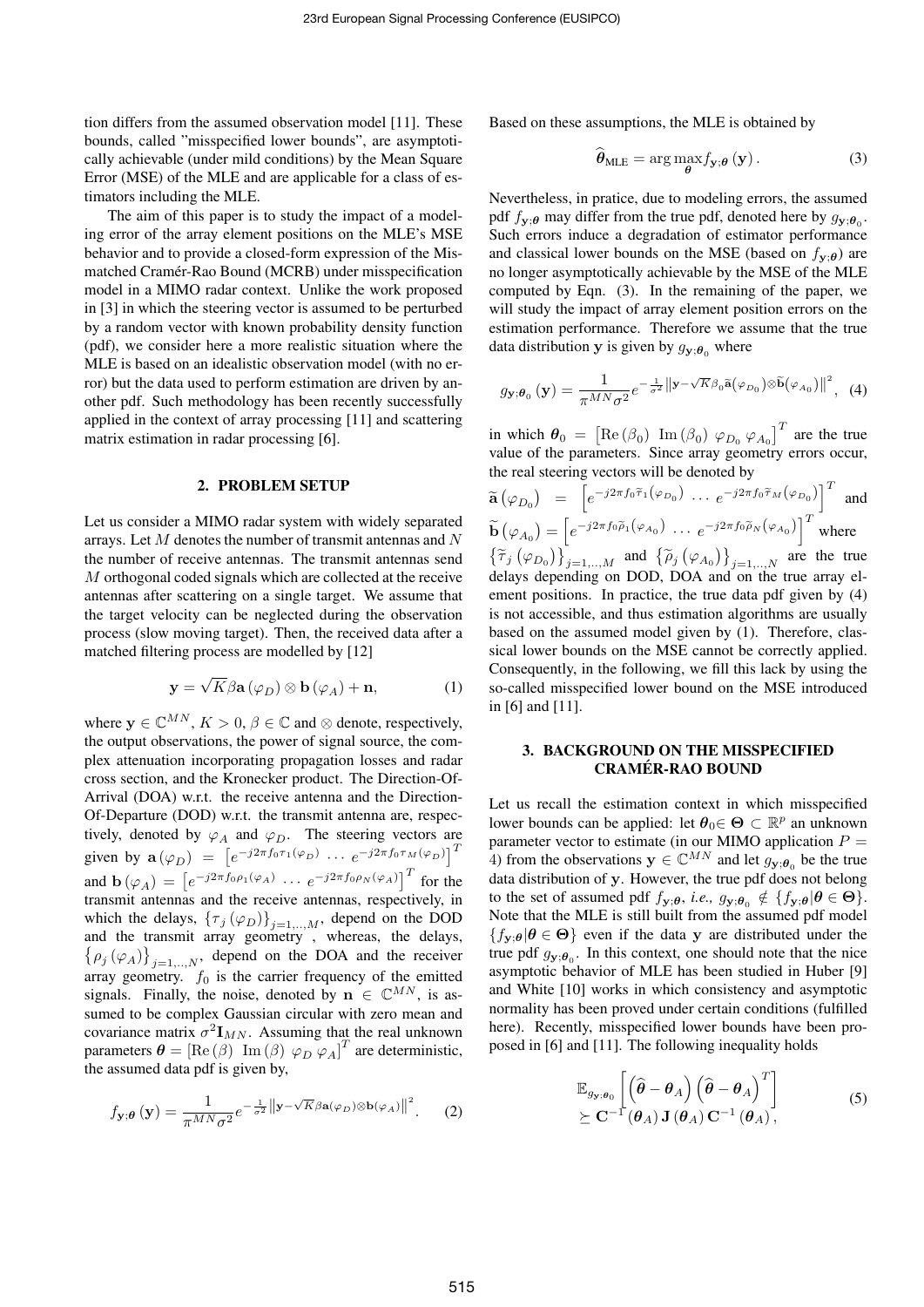where  $\theta_A$  is the point minimizing the Kullback-Leibler divergence between the pdf  $g_{\mathbf{y};\theta_0}$  and  $\{f_{\mathbf{y};\theta} | \theta \in \Theta\}$ , *i.e.*,  $\theta_A =$ arg min *θ*  $\int_{\mathbb{C}^{MN}} g_{\mathbf{y};\boldsymbol{\theta}_0}(\mathbf{y}) \log \left( \frac{g_{\mathbf{y};\boldsymbol{\theta}_0}(\mathbf{y})}{f_{\mathbf{y};\boldsymbol{\theta}}(\mathbf{y})} \right)$  $f_{\mathbf{y};\boldsymbol{\theta}}(\mathbf{y})$  $\int dy$ , and for any measurable function  $h(\mathbf{y})$ , the conditional expectation is defined by  $\mathbb{E}_{g_{\mathbf{y};\theta_0}}[h(\mathbf{y})] = \int_{\mathbb{C}^{MN}} h(\mathbf{y}) g_{\mathbf{y};\theta_0}(\mathbf{y}) d\mathbf{y}$ . Unfortunately, *θ<sup>A</sup>* does not provide a closed form expression and should be evaluated through independent Monte Carlo trials. The righthand side of the Eqn.  $(5)$  is defined as the MCRB<sup>1</sup> [11] evaluated at  $\theta_A$  with

$$
\mathbf{C}\left(\boldsymbol{\theta}_{A}\right) = \mathbb{E}_{g_{\mathbf{y};\boldsymbol{\theta}_{0}}} \left[ \left. \frac{\partial^{2} \ln f_{\mathbf{y};\boldsymbol{\theta}}\left(\mathbf{y}\right)}{\partial \boldsymbol{\theta} \partial \boldsymbol{\theta}^{T}} \right|_{\boldsymbol{\theta} = \boldsymbol{\theta}_{A}} \right]^{-1}, \qquad (6)
$$

and

$$
\mathbf{J}(\boldsymbol{\theta}_A) = \mathbb{E}_{g_{\mathbf{y};\boldsymbol{\theta}_0}} \left[ \left. \frac{\partial \ln f_{\mathbf{y};\boldsymbol{\theta}} \left( \mathbf{y} \right)}{\partial \boldsymbol{\theta}} \frac{\partial \ln f_{\mathbf{y};\boldsymbol{\theta}} \left( \mathbf{y} \right)}{\partial \boldsymbol{\theta}^T} \right|_{\boldsymbol{\theta} = \boldsymbol{\theta}_A} \right]. \quad (7)
$$

Note that, the left hand side of Eqn. (5) is generally not the classical MSE since  $\theta_A \neq \theta_0$ . Fortunately, for any estimator such as  $\mathbb{E}_{g_{\mathbf{y};\boldsymbol{\theta}_0}}\left(\widehat{\boldsymbol{\theta}}\right) \simeq \boldsymbol{\theta}_A$  one has

$$
\mathbb{E}_{g_{\mathbf{y};\boldsymbol{\theta}_0}}\left[\left(\widehat{\boldsymbol{\theta}}-\boldsymbol{\theta}_0\right)\left(\widehat{\boldsymbol{\theta}}-\boldsymbol{\theta}_0\right)^T\right]
$$
\n
$$
\succeq \left(\boldsymbol{\theta}_0-\boldsymbol{\theta}_A\right)\left(\boldsymbol{\theta}_0-\boldsymbol{\theta}_A\right)^T+\mathbf{C}^{-1}\left(\boldsymbol{\theta}_A\right)\mathbf{J}\left(\boldsymbol{\theta}_A\right)\mathbf{C}^{-1}\left(\boldsymbol{\theta}_A\right).
$$
\n(8)

Eqn. (8) is an inequality on the MSE for any estimator,  $\theta$ , sharing the same constraint as the MLE [11]. Additionally, Slepian-Bangs like expression has been provided in misspecified gaussian observation model with parameterized by mean [11]. Precisely, when the true data distribution is given by  $\mathbf{y}; \theta_0 \sim \mathbb{C}\mathcal{N}(\mathbf{d}(\theta_0), \mathbf{B})$  and the assumed data distribution is given by  $y; \theta \sim \mathbb{C}\mathcal{N}$  ( $m(\theta), R$ ) where  $d(\theta_0) \neq m(\theta)$ for all  $\theta \in \Theta$  and the covariance matrix **B** and **R** are independent of  $\theta$ , then the matrices C and J, given in Eqn. (5), are given by the following formulas:

$$
\mathbf{C}_{ij}(\boldsymbol{\theta}) = \frac{\frac{\partial^2 \mathbf{m}^H(\boldsymbol{\theta})}{\partial \theta_i \partial \theta_j} \mathbf{R}^{-1} (\mathbf{d}(\boldsymbol{\theta}_0) - \mathbf{m}(\boldsymbol{\theta}))}{\mathbf{H}^{-1} \frac{\partial^2 \mathbf{m}(\boldsymbol{\theta})}{\partial \theta_i}} - \frac{\left(\mathbf{d}(\boldsymbol{\theta}_0) - \mathbf{m}(\boldsymbol{\theta})\right)^H \mathbf{R}^{-1} \frac{\partial^2 \mathbf{m}(\boldsymbol{\theta})}{\partial \theta_i \partial \theta_j}}{-\frac{\partial \mathbf{m}^H(\boldsymbol{\theta})}{\partial \theta_i} \mathbf{R}^{-1} \frac{\partial \mathbf{m}(\boldsymbol{\theta})}{\partial \theta_j} - \frac{\partial \mathbf{m}^H(\boldsymbol{\theta})}{\partial \theta_j} \mathbf{R}^{-1} \frac{\partial \mathbf{m}(\boldsymbol{\theta})}{\partial \theta_i}},
$$
\n(9)

and

$$
\mathbf{J}_{ij}(\boldsymbol{\theta}) = \frac{\frac{\partial \mathbf{m}^{H}(\boldsymbol{\theta})}{\partial \theta_{i}} \mathbf{R}^{-1} \mathbf{B} (\mathbf{R}^{-1})^{*} \frac{\partial \mathbf{m}(\boldsymbol{\theta})}{\partial \theta_{j}}}{+\frac{\partial \mathbf{m}^{T}(\boldsymbol{\theta})}{\partial \theta_{i}} \mathbf{R}^{-1} \mathbf{B}^{*} (\mathbf{R}^{-1})^{*} \frac{\partial \mathbf{m}^{*}(\boldsymbol{\theta})}{\partial \theta_{j}}},
$$
(10)

where *\** denotes the complex conjugate element. As Slepian Bangs formula for the classical CRB, an analytical expression is obtained for the MCRB in the gaussian observation model. Note that if  $d(\theta_0) = m(\theta)$  and  $B = R$  (*i.e.*, no mismatch) then

$$
\mathbf{C}^{-1}(\boldsymbol{\theta})\mathbf{J}(\boldsymbol{\theta})\mathbf{C}^{-1}(\boldsymbol{\theta}) = 2 \operatorname{Re} \left( \frac{\partial \mathbf{m}^H(\boldsymbol{\theta})}{\partial \boldsymbol{\theta}} \mathbf{R}^{-1} \frac{\partial \mathbf{m}(\boldsymbol{\theta})}{\partial \boldsymbol{\theta}^T} \right), \tag{11}
$$

where the right hand side of Eqn. (11) is the classical CRB for the Gaussian observation model with parameterized mean [13]. Therefore, the MCRB is an extension of the CRB which takes into account misspecified observation models.

### 4. APPLICATION TO PERFORMANCE ANALYSIS OF DOA AND DOD ESTIMATION

#### 4.1. General expression of the MCRB for array position errors

In this part, we derive an analytical expression of the MCRB for the MIMO radar observation model with array elements position errors. The unknown parameters to estimate are  $\theta =$  $[\text{Re}(\beta) \text{Im}(\beta) \varphi_D \varphi_A]$ , the assumed observation model is given by (1) and the real data pdf is provided by (4). For notational convenience, we note  $J = J(\theta)$  and  $C = C(\theta)$ . After some calculus and by using formulas (9) and (10), one obtains the MCRB where the diagonal elements of the matrix **J** are given by:

$$
\mathbf{J}_{11} = \mathbf{J}_{22} = \frac{2KMN}{\sigma^2}, \ \mathbf{J}_{33} = \frac{2KN \left\|\beta\right\|^2}{\sigma^2} \left\| \frac{d\mathbf{a}(\varphi_D)}{d\varphi_D} \right\|^2,
$$
  
and 
$$
\mathbf{J}_{44} = \frac{2KM \left\|\beta\right\|^2}{\sigma^2} \left\| \frac{d\mathbf{b}(\varphi_A)}{d\varphi_A} \right\|^2.
$$

Since **J** is symmetric, the lower off diagonal elements of **J** are given by

$$
\mathbf{J}_{12} = 0, \ \mathbf{J}_{13} = \frac{2KN}{\sigma^2} \operatorname{Re} \left( \beta^* \frac{d\mathbf{a}^H (\varphi_D)}{d\varphi_D} \mathbf{a} (\varphi_D) \right),
$$

$$
\mathbf{J}_{14} = \frac{2KM}{\sigma^2} \operatorname{Re} \left( \beta^* \frac{d\mathbf{b}^H (\varphi_A)}{d\varphi_A} \mathbf{b} (\varphi_A) \right),
$$

$$
\mathbf{J}_{23} = -\frac{2KN}{\sigma^2} \operatorname{Im} \left( \beta^* \frac{d\mathbf{a}^H (\varphi_D)}{d\varphi_D} \mathbf{a} (\varphi_D) \right),
$$

$$
\mathbf{J}_{24} = -\frac{2KM}{\sigma^2} \operatorname{Im} \left( \beta^* \frac{d\mathbf{b}^H (\varphi_A)}{d\varphi_A} \mathbf{b} (\varphi_A) \right),
$$

and

$$
\mathbf{J}_{34}=\frac{2K\left\Vert \beta\right\Vert ^{2}}{\sigma^{2}}\operatorname{Re}\left(\frac{d\mathbf{a}^{H}\left(\varphi_{D}\right)}{d\varphi_{D}}\mathbf{a}\left(\varphi_{D}\right)\mathbf{b}^{H}\left(\varphi_{A}\right)\frac{d\mathbf{b}\left(\varphi_{A}\right)}{d\varphi_{A}}\right).
$$

Before calculating each element of the matrix **C**, one can note that, if the covariance matrix of the observations is correctly specified then  $\mathbf{B} = \mathbf{R} = \sigma^2 \mathbf{I}_{MN}$ , and

$$
\begin{array}{rcl} \mathbf{C}_{ij} & = & \dfrac{\partial^2 \mathbf{m}^H\left(\boldsymbol{\theta}\right)}{\partial \theta_i \partial \theta_j} \mathbf{R}^{-1}\left(\mathbf{d}\left(\boldsymbol{\theta}_0\right)-\mathbf{m}\left(\boldsymbol{\theta}\right)\right) \\ & & + \left(\mathbf{d}\left(\boldsymbol{\theta}_0\right)-\mathbf{m}\left(\boldsymbol{\theta}\right)\right)^H \mathbf{R}^{-1} \dfrac{\partial^2 \mathbf{m}\left(\boldsymbol{\theta}\right)}{\partial \theta_i \partial \theta_j} - \mathbf{J}_{ij} \end{array}
$$

 $<sup>1</sup>$ Also known as the Huber limit [6].</sup>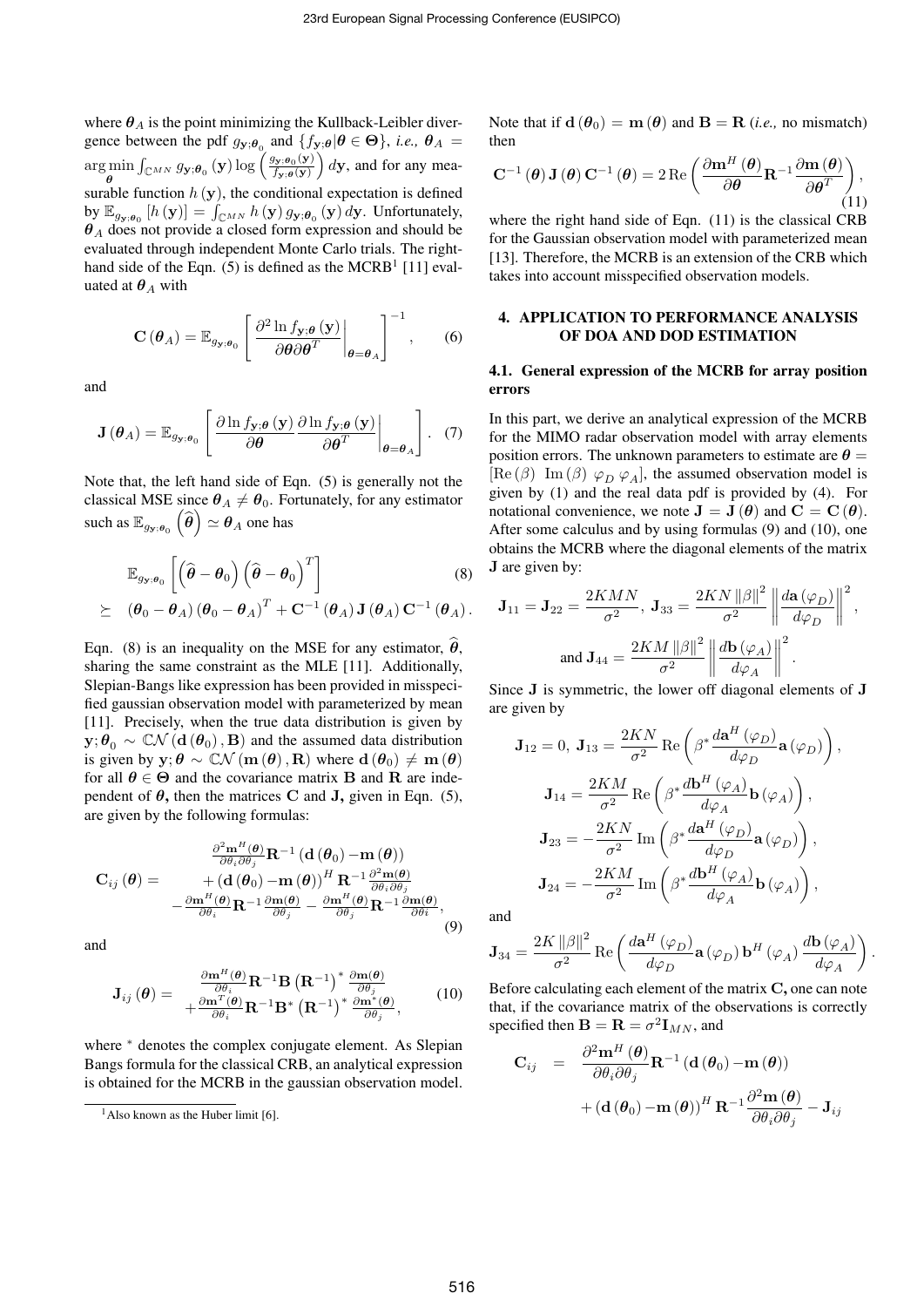Therefore, after some algebra, the diagonal elements of the matrix **C** are given by

$$
\mathbf{C}_{11} = \mathbf{C}_{22} = -\mathbf{J}_{11}
$$
\n
$$
\mathbf{C}_{33} = \begin{bmatrix} \frac{2K}{\sigma^2} \operatorname{Re} \left( \beta_0 \frac{d^2 \mathbf{a}^H (\varphi_D)}{d\varphi_D^2} \tilde{\mathbf{a}} \left( \varphi_{D_0} \right) \mathbf{b}^H (\varphi_A) \tilde{\mathbf{b}} \left( \varphi_{A_0} \right) \right) \\ -\frac{2KN}{\sigma^2} \operatorname{Re} \left( \beta^* \frac{d^2 \mathbf{a}^H (\varphi_D)}{d\varphi_D^2} \mathbf{a} \left( \varphi_D \right) \right) - \mathbf{J}_{33} \end{bmatrix}
$$
\n
$$
\mathbf{C}_{44} = \begin{bmatrix} \frac{2K}{\sigma^2} \operatorname{Re} \left( \beta_0 \mathbf{a}^H (\varphi_D) \tilde{\mathbf{a}} \left( \varphi_{D_0} \right) \frac{d^2 \mathbf{b}^H (\varphi_A)}{d\varphi_A^2} \tilde{\mathbf{b}} \left( \varphi_{A_0} \right) \right) \\ -\frac{2KM}{\sigma^2} \operatorname{Re} \left( \beta^* \frac{d^2 \mathbf{b}^H (\varphi_A)}{d\varphi_A^2} \mathbf{b} \left( \varphi_A \right) \right) - \mathbf{J}_{44} \end{bmatrix}
$$

And, by the symmetry of **C**, the lower off diagonal elements are given by  $C_{12} = 0$ 

$$
\begin{aligned} \mathbf{C}_{13} &= \begin{array}{c} \frac{2K}{\sigma^2} \operatorname{Re}\left( \beta_0 \frac{d \mathbf{a}^H(\varphi_D)}{d \varphi_D} \widetilde{\mathbf{a}}\left(\varphi_{D_0}\right) \mathbf{b}^H\left(\varphi_A\right) \widetilde{\mathbf{b}}\left(\varphi_{A_0}\right) \right) \\ & \quad - \frac{4 K N}{\sigma^2} \operatorname{Re}\left( \beta \right) \operatorname{Re}\left( \frac{d \mathbf{a}^H(\varphi_D)}{d \varphi_D} \mathbf{a}\left(\varphi_D \right) \right) \\ \mathbf{C}_{14} &= \begin{array}{c} \frac{2K}{\sigma^2} \operatorname{Re}\left( \beta_0 \mathbf{a}^H\left(\varphi_D\right) \widetilde{\mathbf{a}}\left(\varphi_{D_0}\right) \frac{d \mathbf{b}^H(\varphi_A)}{d \varphi_A} \widetilde{\mathbf{b}}\left(\varphi_{A_0}\right) \right) \\ & \quad - \frac{4 K M}{\sigma^2} \operatorname{Re}\left( \beta \right) \operatorname{Re}\left( \frac{d \mathbf{b}^H(\varphi_A)}{d \varphi_A} \mathbf{b}\left(\varphi_A\right) \right) \\ & \quad - \frac{4 K N}{\sigma^2} \operatorname{Im}\left( \beta \right) \operatorname{Im}\left( \frac{d \mathbf{a}^H(\varphi_D)}{d \varphi_D} \mathbf{a}\left(\varphi_D \right) \right) \end{array}, \\ \mathbf{C}_{23} &= \begin{array}{c} \frac{4 K N}{\sigma^2} \operatorname{Im}\left( \beta_0 \frac{d \mathbf{a}^H(\varphi_D)}{d \varphi_D} \widetilde{\mathbf{a}}\left(\varphi_{D_0}\right) \mathbf{b}^H\left(\varphi_A\right) \widetilde{\mathbf{b}}\left(\varphi_{A_0}\right) \right) \\ & \quad \frac{4 K M}{\sigma^2} \operatorname{Im}\left( \beta \right) \operatorname{Im}\left( \frac{d \mathbf{b}^H(\varphi_A)}{d \varphi_A} \mathbf{b}\left(\varphi_A \right) \right) \\ \mathbf{C}_{24} &= \begin{array}{c} \frac{4 K M}{\sigma^2} \operatorname{Im}\left( \beta_0 \mathbf{a}
$$

and

$$
\mathbf{C}_{34}=\begin{array}{c} \frac{2K}{\sigma^2}\operatorname{Re}\left(\beta_0\frac{d\mathbf{a}^H(\varphi_D)}{d\varphi_D}\widetilde{\mathbf{a}}\left(\varphi_{D_0}\right)\frac{d\mathbf{b}^H(\varphi_A)}{d\varphi_A}\widetilde{\mathbf{b}}\left(\varphi_{A_0}\right)\right)\\ -\frac{4K}{\sigma^2}\beta^*\operatorname{Re}\left(\frac{d\mathbf{a}^H(\varphi_D)}{d\varphi_D}\mathbf{a}\left(\varphi_D\right)\right)\operatorname{Re}\left(\frac{d\mathbf{b}^H(\varphi_A)}{d\varphi_A}\mathbf{b}\left(\varphi_A\right)\right)\end{array}.
$$

#### 4.2. Simulation results

We consider a uniform linear array for the transmit antenna and the receive antenna. The inter-element space is given by  $\frac{\lambda}{2}$  where  $\lambda$  the is wavelength of the transmit signals. Then the assumed observation model is given by Eqn.(1) where the assumed steering vector for the transmitter and the receiver become  $\mathbf{a}(\varphi_D) = \left[1 e^{-j\pi \sin(\varphi_D)} \cdots e^{-j(M-1)\pi \sin(\varphi_D)}\right]$ and,

**b**  $(\varphi_A) = [1 \ e^{-j\pi \sin(f_A)} \ \cdots \ e^{-j(N-1)\pi \sin(f_A)}]$  respectively. However, for real scenario, the antennas are not perfectly uniform leading to the following true steering vectors  $\widetilde{\mathbf{a}}(\varphi_D) = \left[1 e^{-j\pi(1+\epsilon_1)\sin(\varphi_D)} \cdots e^{-j(M-1+\epsilon_{M-1})\pi \sin(\varphi_D)}\right]$ and  $\widetilde{\mathbf{b}}(\varphi_A) = \left[1 e^{-j\pi(1+r_1)\sin(\varphi_A)} \cdots e^{-j(N-1+r_{N-1})\pi \sin(\varphi_A)}\right]$ 

where  $e = [e_1 \, e_2 \, \cdots \, e_{M-1}]^T$  and  $\mathbf{r} = [r_1 \, r_2 \, \cdots \, r_{N-1}]^T$ denote the error position for the transmitter and the receiver antennas, respectively. The data **y** is generated with the true pdf  $g_{\mathbf{y};\theta_0}$  provided in Eqn. (4) where the true value of parameters are given by  $\beta_0 = 0.1 (1 + j)$ ,  $\varphi_{D_0} = 0.3$  rad and

 $\varphi_{A_0} = 0.2$  rad. The parameters are estimated with the MLE deriving from the assumed data pdf  $f_{\mathbf{y};\theta}$ , defined by Eqn.(2), *i.e.,*

$$
\widehat{\boldsymbol{\theta}}_{MLE} = \operatorname*{arg\,max}_{\beta \in \mathbb{C}, \, \varphi_D \in \left[-\frac{\pi}{2}; \frac{\pi}{2}\right[, \varphi_A \in \left[-\frac{\pi}{2}; \frac{\pi}{2}\right[} \int_{\mathbf{y}; \boldsymbol{\theta}} (\mathbf{y}). \tag{12}
$$

The setting for the simulations are  $M = N = 8, K = 1$ and the errors **e** and **r** are randomly generated by a Gaussian law with zero mean and standard deviation 0*.*2. In the Fig. $(1)$  (DOD) and Fig. $(2)$  (DOA), we compare the empirical MSE of the MLE, assessed with 1000 Monte-Carlo trials, under the aforemenstionned misspecified assumption with the proposed MCRB given by (8), in which  $\theta_A$  is approximate by  $\mathbb{E}_{g_y;\theta_0}(\widehat{\theta})$ , with the true Unbiased CRB denoted UCRB which is defined by  $UCRB =$  $\mathbb{E}_{g_{\mathbf{y};\boldsymbol{\theta}_0}}^{-1}$  $\int$   $\frac{\partial \ln g_{\mathbf{y};\boldsymbol{\theta}}(\mathbf{y})}{\partial \boldsymbol{\theta}} \frac{\partial \ln g_{\mathbf{y};\boldsymbol{\theta}}(\mathbf{y})}{\partial \boldsymbol{\theta}^T}$  $\frac{g_{\mathbf{y};\boldsymbol{\theta}}(\mathbf{y})}{\partial \boldsymbol{\theta}^T} \bigg|_{\boldsymbol{\theta} = \boldsymbol{\theta}_0}$ ] and with the biased CRB denoted CRB which takes account the bias of the MLE. We can remark that the MCRB is the tightest lower bound achievable by the MLE of MSE under misspecification model in both Fig.(1) and Fig.(2). The UCRB is the lowest bound in both figures which means that, obviously, if the model is correctly specified, estimators can provide better performance in term of the MSE than in the misspecified case. Note that, the CRB which takes into account the bias of the MLE and the MCRB exhibit a threshold effect [14–16]. The origin of this phenomenom is only due to the bias of the estimators as we can see the difference between the UCRB and the CRB in both figures.



Fig. 1. Comparison of MLE's MSE and lower bounds for the DOD estimation versus SNR

Finally, note that the proposed mismatch Barankin bound in [11] is no longer helpful in this context to predict the threshold effect. Due to lack of space, we do not report the calculus of this bound here, but the explanation comes from the fact that the misspecified Barankin bound is derived in [11] by using asymptotics considerations. Consequently, this bound will be useless in the context of low SNR or low